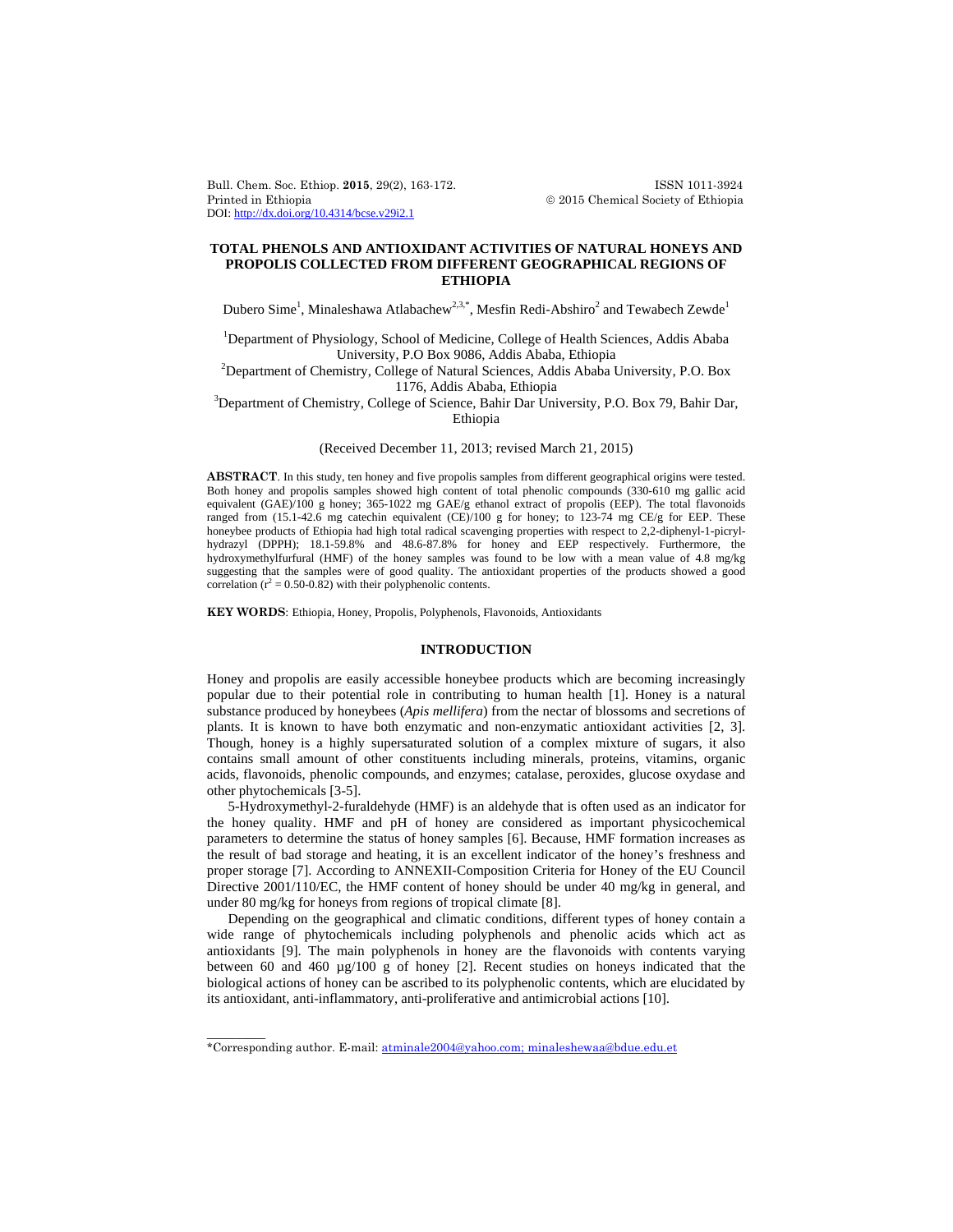Propolis is a natural honeybee product with sticky and resinous nature. It is collected by honey bees (*Apis mellifera*) from the buds and barks of different trees and enriched in thehive by the addition of salivated secretions and wax [11]. Propolis is widely used as a popular remedy in folk medicine and it does have high potential for use in human and veterinary medicine [11]. Like honey, propolis chemical variability is due to its plant origin and different geographic locations of the source plants [12]. Kumazawa *et al.* [13] have reported that more than 300 compounds including different flavonoids, polyphenolic esters, terpenoids, steroids, amino acids, caffeic acids and their esters, and inorganic compounds have been identified in propolis samples. Phytochemical investigations of propolis have demonstrated the presence of flavonoids and polyphenolic components as the main active ingredients having potent antioxidant activities. The antioxidant property of propolis seems to be responsible for its anti-carcinogenesis and hepatoprotective activities [14, 15].

The use of analytical methods for the determination of phenolic acids and flavonoids individually or as a group at the same time, has been related to the floral and geographical origins of honey and propolis. Folin-Denis and Folin-Ciocalteu reagents were widely used for estimation of plant phenols through color changes. Folin-Denis colorimetry was considered the best and "official" method but was subject to precipitations that interfered with colorimetry, yet gives good result [16]. One of the important functions of antioxidants in the living system is preventing the disturbance and functional loss of biological membranes and enzymes by scavenging the free radicals that otherwise induce oxidation of lipids, proteins, and DNA [17]. The antioxidant activity of phenolics is mainly due to their redox properties, which allows them to act as reducing agents [18, 19]. To analyse the antioxidant activity of honey and propolis, the analytical methods commonly used refers to the sample's reducing capacity using the Folin-Ciocalteu or Folin-Denis and ferric reducing antioxidant power (FRAP) tests as well as antiradical activity with the 2,2-diphenyl-1-picryl-hydrazyl (DPPH) radical scavenging assays [4].

The antioxidant properties of honey and propolis believed to be at the heart of their polyphenolic compounds. The Ethiopian natural honey and propolis are thought to be of different varieties due to the unique and highly diverse flora of the country because of its rich variety of environmental features ranging from semi-desert to mountain forests and its wide range of ecological, edaphic, and climatic conditions. There are over 7000 flowering plants species recorded, of which 12% or more are probably endemic to Ethiopia [20]. To the best of our knowledge, no study has been reported on the phenolic contents and antioxidant properties of Ethiopian honey and propolis samples to date. Therefore, this study was designed to determine the total phenolic and flavonoid contents, and evaluate the radical scavenging activities of ten honey samples and five propolis samples collected from different geographical sources of Ethiopia.

#### **EXPERIMENTAL**

## *Equipment and reagents*

*Equipment.* Lyophilizer (Operon, OPR-FDU-5012, Korea), Double beam UV/VIS NIR spectrometry (Perkin Elmer, Lambda 950, Waltham, MA 02451, USA) and Rotavapor (Buchi, Switzerland) were used.

*Reagents.* All the chemicals and reagents used in this study were of analytical grade reagents. Anhydrous sodium carbonate, zinc acetate and sodium bisulfite (Research Lab Fine Chem Industries, Mumbai, India), orthophosphoric acid (85%) and sodium molybdate dehydrate (98%) (BDH, England), anhydrous AlCl<sub>3</sub> and Na<sub>2</sub>NO<sub>2</sub> (Fluka, Switzerland), sodium tungstate (Na2WO4.2H2O) and phosphomolybdic acid (Scharlau Chememia, USA), ethanol and methanol (Alpha Chemika, India), gallic acid, chatechin, 2,2-diphenyl-1-picrylhydrazyl radical (DPPH),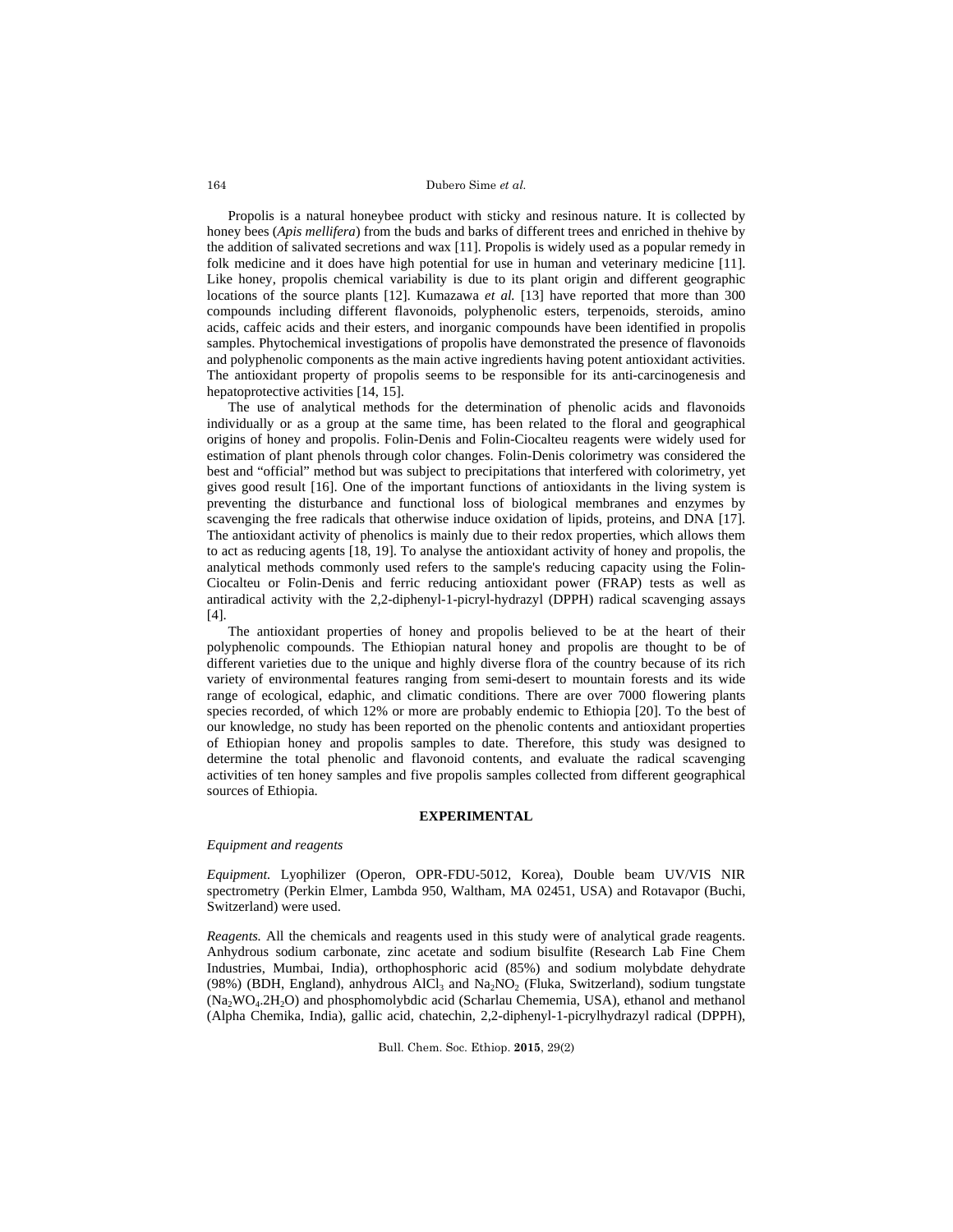and ascorbic acid (Sigma-Aldrich, USA) were used as received. Folin-Ciocalteu was prepared in the laboratory.

## *Preparation of Folin-Ciocalteau reagent*

Into 100 mL of round bottom flask, 10 g of sodium tungstate and 2.5 g of sodium molybdate were dissolved in 70 mL of distilled water. To the mixture 5 mL of 85% phosphoric acid and 10 mL of concentrated hydrochloric acid were added. After the solution was refluxed for 10 hours, 15 g of lithium sulfate, 5 mL of distilled water and 1 drop of bromine were sequentially added to the solution and refluxed for 15 min. The resulted mixture was allowed to cool at room temperature and was diluted to 100 mL with distilled water.

## *Honey samples*

Honey samples were collected from six different geographical areas namely Agarfa Agricultural Technical and Vocational Education Training (ATVET) college (Bale zone, Oromia region), Alage ATVET college (West Arsi Zone Oromia region), Wolaita Soddo ATVET college (Wolaita zone, Southern Nation Nationality peoples, SNNP region), Holeta (West Showa zone, Oromia region), Bore (Guji zone, Oromia region), and Addis Ababa (Akaki-Kality and Yeka Kifle-Ketema of Addis Ababa City Administrative region) from May, 2011 to November, 2012 (Table 1). All samples were stored in capped airtight plastic and glass jars at room temperature until analysis.

| Sample code      | Site of collection         | Harvest date    | Type of honey | Production type |
|------------------|----------------------------|-----------------|---------------|-----------------|
| AAKal 1 (July)   | Addis Ababa Kality area    | July, 2012      | Multi floral  | Traditional     |
| AAKal 2 (Sept.)  | Addis Ababa Kality area    | September, 2012 | Multi floral  | Traditional     |
| AAQab (June)     | Addis Ababa Oabenna area   | June, 2012      | Multi floral  | Modern          |
| Alage (July)     | Alage ATVET                | July, 2011      | Multi floral  | Modern          |
| Agarfa (May)     | Agarfa ATVET               | May, 2011       | Multi floral  | Modern          |
| Agarrfa (Oct.)   | Agarfa ATVET               | October, 2011   | Multi floral  | Modern          |
| Bore (May)       | Bore                       | May, 2011       | Multi floral  | Modern          |
| Holeta (July)    | Holeta Bee research center | July, 2012      | Multi floral  | Modern          |
| Wolaita 1 (July) | Wolaita Sodo ATVET         | July, 2011      | Multi floral  | Modern          |
| Wolaita 2 (Nov.) | Wolaita Sodo ATVET         | November, 2011  | Multi floral  | Modern          |

Table 1. The ten honey samples, the site and dates of their collections.

ATVET = Agricultural Technical and Vocational Education Training; AAK = Addis Ababa Kality area; AAQab = Addis Ababa Qabana area; Modern = improved beehives and honey production systems employed; Traditional = traditional basket beehives and honey production used.

|  |  |  |  |  |  |  |  | Table 2. The five Propolis samples, and the site and date of collections. |
|--|--|--|--|--|--|--|--|---------------------------------------------------------------------------|
|--|--|--|--|--|--|--|--|---------------------------------------------------------------------------|

| Name of sample | Site of collection  | Time of collection |
|----------------|---------------------|--------------------|
| Alage          | Alage ATVET         | July, 2011         |
| Agarfa         | Agarfa ATVET        | June, 2011         |
| Holeta         | Holeta Bee research | June, 2011         |
| Gedo           | Gedo area           | June, 2011         |
| Wolaita        | Wolaita Sodo ATVET  | July, 2011         |

ATVET = Agricultural Technical and Vocational Education Training.

### *Collection of the propolis samples*

Five propolis samples were collected from honeybee hives in the apiary sites of Agarfa ATVET, Alage ATVET, Wolaita Sodo ATVET, Holeta and Gedo areas of West Showa zone from May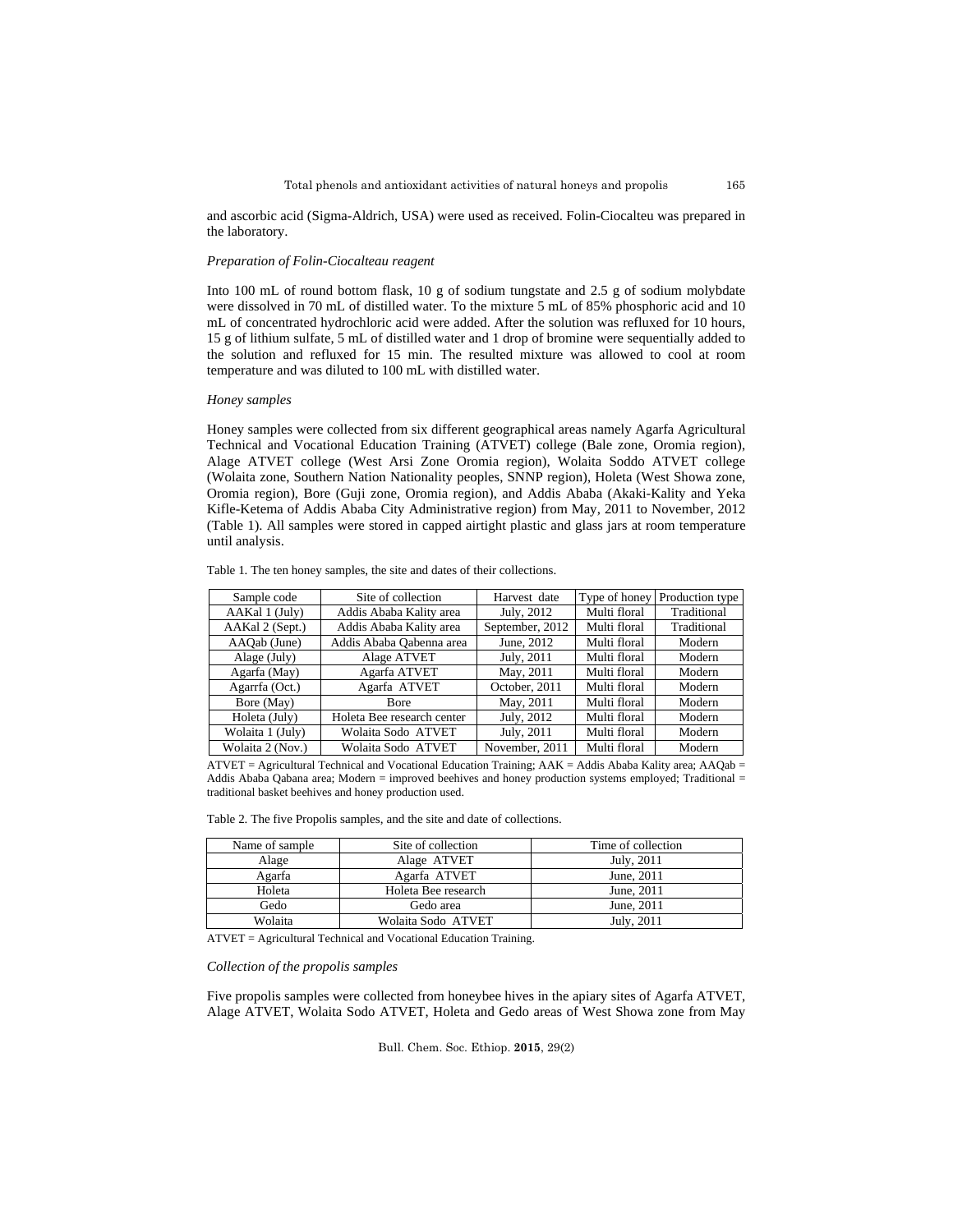2011 to November 2011 by trained technical experts. The propolis samples were collected from different geographical areas all from the same sites as honey samples except one sample from Gedo (Table 2).

# *Extraction of the propolis samples*

The crude propolis samples were dried in ice, crushed into pieces and cleaned from impurities by thinning between fingers with hand so that the pure propolis is sticky and elastic. Each propolis sample was weighed and mixed with 70% ethyl alcohol in a ratio of 1 g : 5 mL (w/v) and the mixture was sealed in a container with intermittent shaking twice a day for 20 days [21]. The supernatant liquid was filtered with Whatman filter paper No. 1; the alcohol evaporated with a Rota vapor under vacuum and freeze dried by lyophilizer. The ethanol extract of propolis (EEP) was kept in a clean, airtight brown bottle in a refrigerator at -20 °C until used for analysis.

## *Determination of hydroxymethyl furfural (HMF) of the honey samples*

Five gram of each honey sample was dissolved in 25 mL of distilled water to determine the HMF of the honey samples. The solution was quantitatively transferred to 50 mL flask and 0.5 mL of Carrez Solution I (150 mg/mL potassium ferrocyanide) and 0.5 mL of Carrez Solution II (300 mg/mL zinc acetate) were added. After the mixture was vigorously shaken and mixed well, the solution was brought to a final volume of 50 mL with distilled water. Aliquots of 5 mL were put in two test tubes; to the first test tube 5 mL of distilled water was added (sample solution); and to the second one 5 mL of 0.2% sodium bisulfite solution was added (reference solution). Then the HMF content of the ten honey samples were determined according to the White method by measuring the absorbance of the solutions at 284 and 336 nm with a UV-VIS spectrophotometer as suggested by International Honey Commission [22]. The HMF content was calculated using the formula;

$$
HMF = (A_{284} - A_{336}) * 149.7 * 5 * \frac{D}{W} (mg/kg)
$$

Where $A_{284}$  = absorbance at 284 nm,  $A_{336}$  = absorbance at 336 nm,  $149.7 = \frac{126*1000*1000}{16830*10*5}$ 

constant, D = dilution factor and W = weight of honey sample (g) [22].

## *Determination of total phenolic compounds in honey samples*

The total phenolic compounds of the ten honey samples were determined according to the Folin-Ciocalteau method [23]. The solution of each honey sample was prepared by dissolving 2.5 g honey in 50 mL distilled water to obtain 0.05 mg/mL solution. One milliliter of properly diluted honey solution was mixed with 0.5 mL of Folin-Ciocalteau reagent and then 2.5 mL of 7.5% sodium carbonate ( $Na_2CO_3$ ) solution was added to the mixture. The mixture was kept in the dark for 90 min for reaction to occur. Then the absorbance of a blue colored mixture was measured at 740 nm using double beam UV/VIS NIR spectrometry. Gallic acid was used as a reference standard. The measurements were done in triplicate and the absorbance was read at 740 nm with a double beam UV/VIS NIR spectrometry. The results were expressed as mg gallic acid equivalents (GAE) per 100 g of honey.

# *Determination of total phenolic compounds in ethanol extracts of propolis (EEP)*

The total phenolics in EEP were determined spectrophotometrically by the Folin-Ciocalteau method as for honey samples employing gallic acid as a standard [16]. Ten milligram of EEP was dissolved in 25 mL of 70% ethanol. One milliliter (0.4 mg/mL) of the solution was mixed with 0.5 mL of Folin-Ciocalteau reagent and 1.5 mL of 4%  $\text{Na}_2\text{CO}_3$ . This formed a deep blue colored solution which was kept in dark at room temperature for 2 h and then the absorbance was measured at 740 nm with a double beam UV/VIS NIR spectrometry and results were expressed as mg gallic acid equivalent (GAE)/g ethanol extract of propolis (EEP).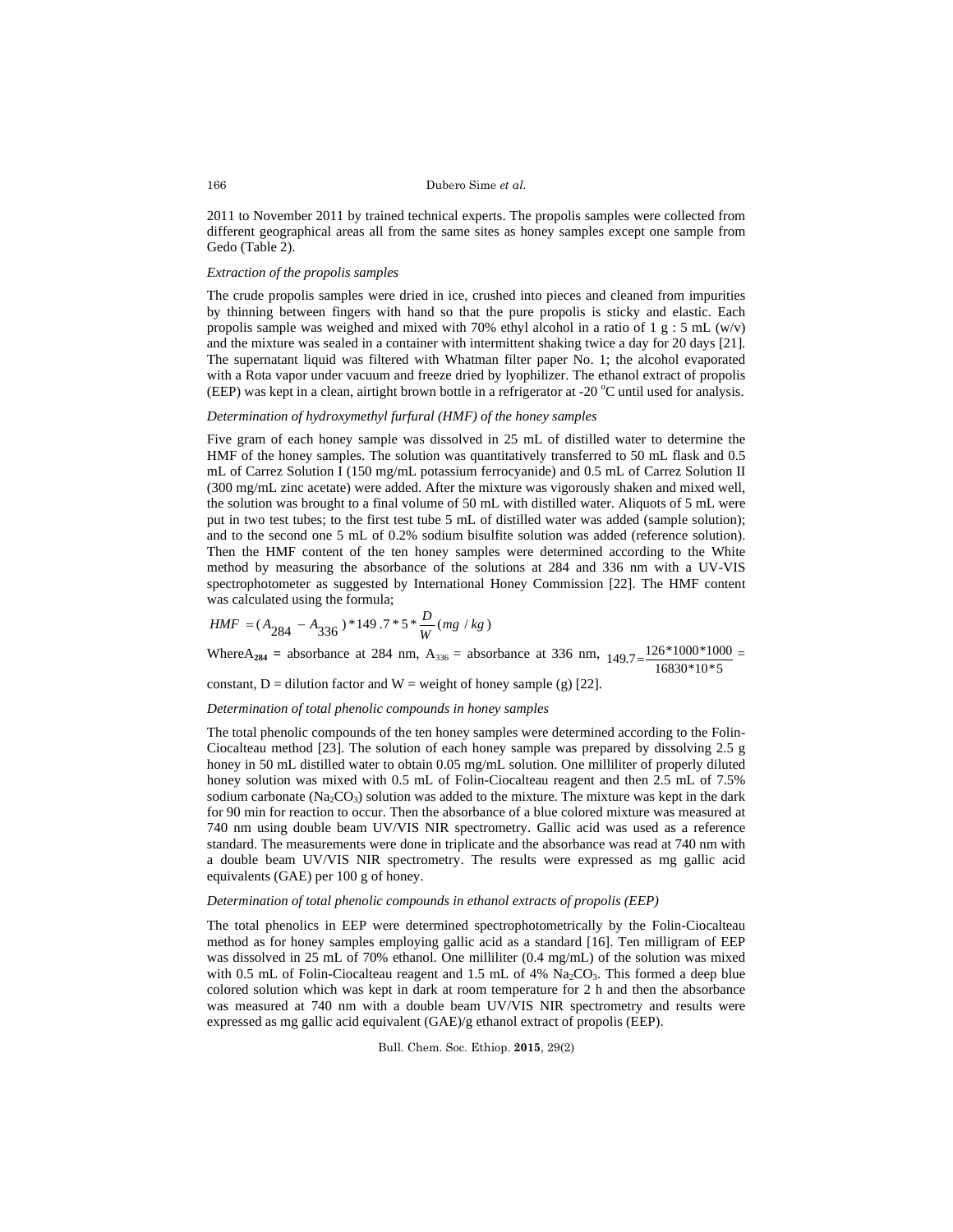#### *Determination of total flavonoids in honey samples*

The total flavonoids content in the honey samples was determined according to calorimetric assay methods [24, 25]. The solution of each honey sample was prepared by dissolving 2.5 g honey in 50 mL distilled water. One milliliter of properly diluted honey (0.05 g/mL) was mixed with 4 mL of distilled water and 0.3 mL of  $(5\% \text{ w/v})$  NaNO<sub>2</sub> was added. Then, 0.3 mL of  $(10\%$  $w/v$ ) AlCl<sub>3</sub> and 2 mL of 1 M solution of NaOH were added after 5 min and 6 min, respectively. The mixture was diluted to 10 mL by the addition of distilled water. The mixture was shaken vigorously and the absorbance of the mixture was read at 503 nm with a double beam UV/VIS NIR spectrometry. Catechin was used as a calibrator standard. The results were expressed as mg catechin equivalents (CE) per 100 g of honey.

## *Determination of total flavonoids in ethanol extracts of propolis (EEP)*

The total flavonoid contents of different EEP were determined using the aluminium chloride colorimetric method  $[24, 25]$ . To 1 mL of the EEP solution, 0.3 mL of  $(5\% \text{ w/v})$  NaNO<sub>2</sub>, 0.3 mL of 10% AlCl<sub>3</sub> and 2 mL of 1 M solution of NaOH were added sequentially as mentioned above. Catechin in 70% ethanol solution was used as standard calibrator. Flavonoid contents were expressed as catechin equivalents (CE/g of EEP).

# *Determination of radical scavenging activities of honey and propolis extract*

The antioxidant capacity of the honey samples and EEP was measured by evaluating the free radical-scavenging effect of the samples with 2,2-diphenyl-1-picrylhydrazyl (DPPH) radical using the method reported by Ferreira *et al.* [26]. Ascorbic acid was used as standard for both honey and EEP. The solution of each honey sample was prepared by dissolving 1.5 g honey in 20 mL distilled water. One milliliter of properly diluted honey solutions  $(0.075 \text{ g/mL})$  was mixed with 0.5 mL of DPPH in methanol (0.342 mg/mL) and then diluted with 3 mL methanol. The mixture was shaken vigorously and left for 1 h in the dark. The reduction of the DPPH radical was then determined by measuring the absorbance of the mixture at 517 nm with a double beam UV/VIS NIR spectrometry. A control solution was prepared containing the same amount of methanol and DPPH. The radical-scavenging activity (RSA) was calculated as a percentage of DPPH discoloration using the equation: %  $RSA = [(A_{control} - A_{sample})/A_{control}] \times 100$ [26]. The antioxidant activity of the honey samples was evaluated through the free radical scavenging effect against DPPH radicals, and was compared with radical-scavenging activity of ascorbic acid as a standard substance. For ethanol extract of propolis (EEP), lyophilized extract was dissolved in 70% ethanol (0.5 mg/mL) and 1 mL of properly diluted sample was taken and treated as above. The antioxidant role of the EEP was also tested as its free radical inhibition power against DPPH using ascorbic acid as control substance.

#### *Statistical analysis*

All analyses were carried out in triplicate and the data were expressed as means  $\pm$  standard deviations (SD). Data were analyzed using SPSS Ver. 16 and MS Excel 2007. One-way analysis of variance (ANOVA) followed by Tukey's honestly significant difference post hoc test was used to compare the phenol contents and DPPH scavenging activity of different honey types. Differences between means at the 95% ( $p < 0.05$ ) confidence level were considered statistically significant.

# **RESULTS AND DISCUSSIONS**

# *Determination of HMF of the honey samples*

Hydroxymethyl furfural (HMF) is one of most important physicochemical parameters of honey [27]. The mean value of HMF of the tested honey samples ranged from 0.1 mg/kg for honey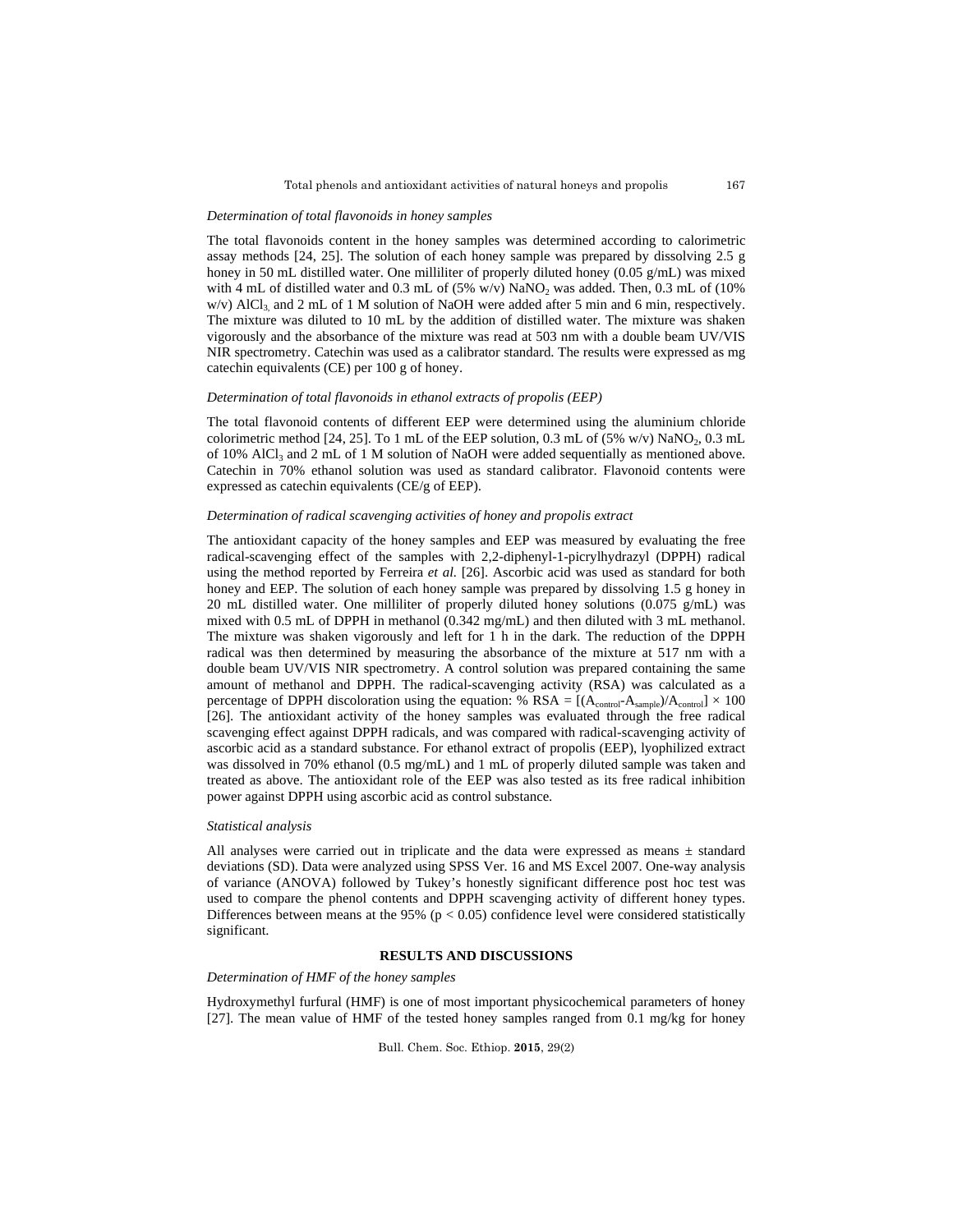sample from Alage to 11.9 mg/kg for samples from the Addis Ababa Kality area. The mean value for the ten honey samples tested in this experiment was 4.8 mg/kg. These values were very low in general indicating the storage conditions and harvesting processes are good and the honey samples used in this study were of good qualities. According to International Honey Commission, the limit for HMF in honey samples from tropical regions like Ethiopia is set to be 80 mg/kg while that from temperate region is 40 mg/kg [22].

# *Ethanol extraction of the propolis samples*

As crude propolis samples contain plant resins, bees wax and insoluble material, the use of 70% ethanol for extracting the bioactive components (such as polyphenolic compounds) and to remove the bees wax of the samples is reasonable. This is because one of the factors that affects the yield and composition of hydro-ethanolic extracts of propolis is the concentration of ethanol used; solvents containing 70% of ethanol or more extracted more propolis resins by maceration [28]. Accordingly, the yield of the five propolis samples were obtained after macerating the samples for 20 days with intermittent shaking and lyophilazation after evaporating the alcohol component of the supernatant solution with a Rota vapor under vacuum. The yield ranged from 11.7% for sample from Agarfa (Bale) to 16.7% for sample from Wolaita Soddo (Table 3).

Table 3. The ethanol extract of propolis (EEP) product yield.

| Sample name   | Amount soaked (g) | Yield $(g)$ | Yield $(\%)$ |
|---------------|-------------------|-------------|--------------|
| Alage         | 10                | 13.2        | 2.0          |
| Agarfa        | 80                | 9.4         |              |
| Holeta        |                   | 12.6        | 4.0          |
| Gedo          | 20                | 15.4        | 12.8         |
| Wolaita Soddo | 100               | 16.7        | 16.7         |

*Determination of total phenolic compounds in honey samples* 

The total polyphenol content of the tested honey samples ranged from  $330\pm38$  mg GAE/100 g (sample from Bore) to 610±5 mg GAE/100g (sample from Woliata Soddo) area both from Southern region of Ethiopia. The two honey samples collected from Wolaita Soddo ATVET showed the highest total polyphenols (604 and 610 mg GAE/100 g) followed by two honey samples collected from Addis Ababa Kalityarea (566 and 470 mg GAE/100 g) while the lower values were recorded for samples collected from Bore, Holeta, Addis Ababa Qabana area and Agarfa ATVET (330, 332, 337, and 377 mg GAE/100 g, respectively) (Table 4). The colors of these honey samples showed clear differences. The honey sample from Bore was white colored while Holeta and Addis Ababa Qabana area samples were light yellowish colored. The samples from Agarfa and Alage were brown in color while Wolaita Soddo and Addis Ababa Kality area samples were observed to be dark brown colored. This study confirmed that the darker honey samples have higher total phenolic contents compared to the light colored ones. Results of the present study showed that the tested Ethiopian honey samples contained the higher phenolic contents compared to the Malaysian Tualang and Gelam honeys (877±4 mg GAE/kg and 484±4 mg GAE/kg, respectively) and also much higher than the Manuka honey (435 mg GAE/kg) of the New Zealand which is well investigated [4]. Even though, the Folin Ciocalteu assay method is commonly used to evaluate the total phenolic compounds in plant extracts and honey samples, it results in overestimation of the compounds due to the phosphotungstic acid and phosphomolibdic acid mixture that react with other nonphenolic reducing compounds like ascorbic acid, some sugars and amino acids that are known to interfere with the test results [4, 29, 30]. Nevertheless, the method remains useful and is largely used to evaluate the relative contents of total polyphenolic compounds in varieties of honey samples from diverse floral origins.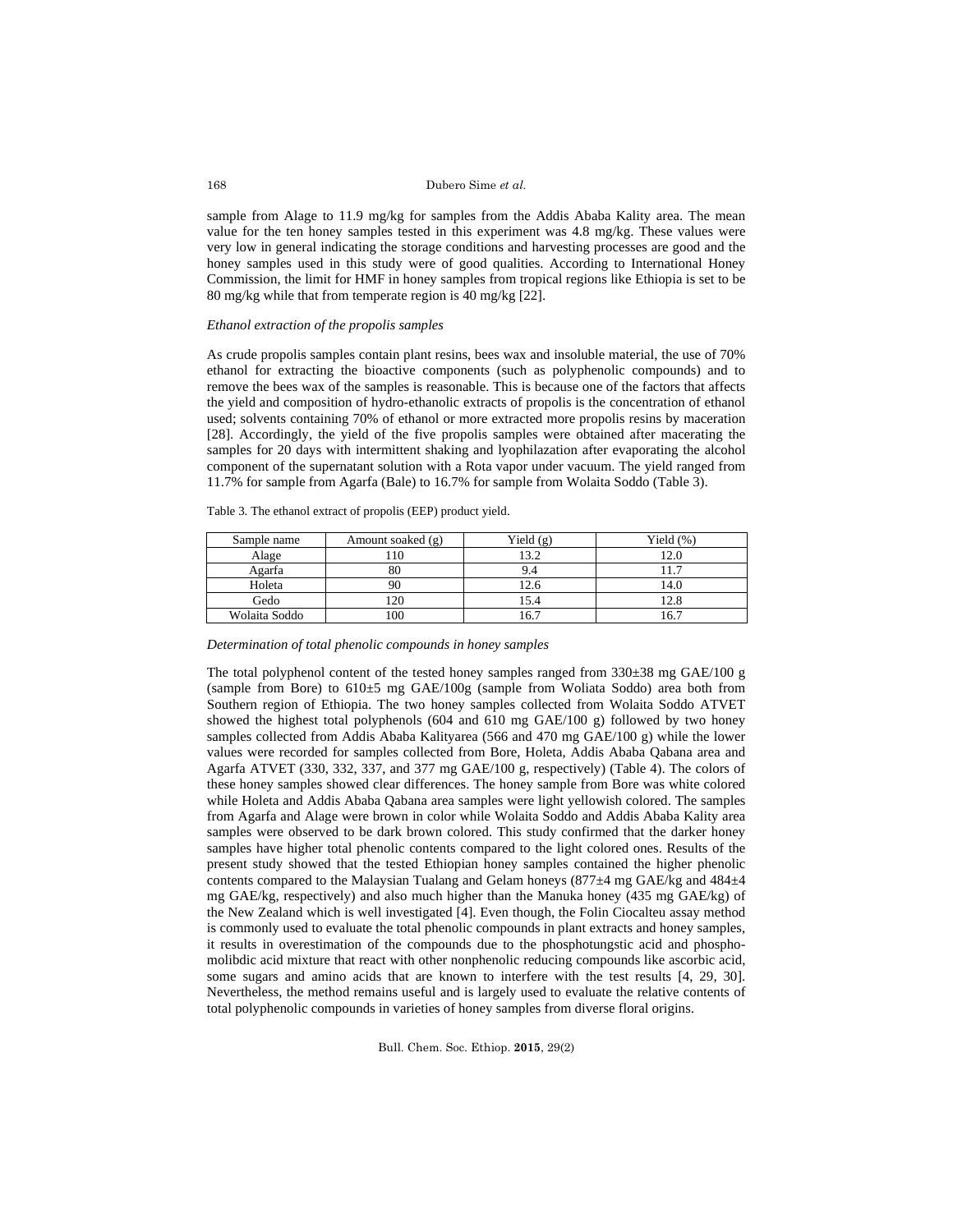Table 4. \* Total phenolic, flavonoid contents and antioxidant activity of honey samples.

| Honey type             |                                           | Total phenols (mg Total flavonoids (mg % DPPH inhibi- DPPH (mg $AAEc$ |                |                 |
|------------------------|-------------------------------------------|-----------------------------------------------------------------------|----------------|-----------------|
|                        | $GAE^a/100$ g honey) $CEQ^b/100$ g honey) |                                                                       | tion $(%$ RSA) | $/100$ g honey) |
| AAKal 1 (July, 2012)   | $470 \pm 38$                              | $42.2 \pm 2.4$                                                        | $51.4 \pm 2.6$ | $174 \pm 9$     |
| AAKal 2 (Sept., 2012)  | $566 \pm 10$                              | $39.2 + 2.0$                                                          | $46.0 \pm 2.0$ | $155 \pm 7$     |
| AAQab (June, 2012)     | $377 \pm 37$                              | $18.0 \pm 1.5$                                                        | $33.1 \pm 2.3$ | $109 \pm 8$     |
| Alage $(July, 2011)$   | $419 \pm 37$                              | $19.1 \pm 0.86$                                                       | $43.4 + 2.9$   | $146 \pm 10$    |
| Agarfa (May, 2011)     | $441 \pm 36$                              | $22.6 \pm 1.4$                                                        | $49.6 \pm 3.8$ | $168 + 14$      |
| Agarfa (Oct., 2011)    | $337 \pm 30$                              | $25.3 \pm 1.92$                                                       | $22.8 \pm 2.1$ | $72.7 \pm 7.6$  |
| Bore (May, 2011)       | $330 \pm 38$                              | $20.6 \pm 2.0$                                                        | $18.4 \pm 1.6$ | $57.2 \pm 5.8$  |
| Holeta (July, 2012)    | $332 + 21$                                | $18.4 \pm 1.0$                                                        | $23.0 \pm 1.3$ | $73.7 + 4.3$    |
| Wolait1(July, 2011)    | $604 \pm 63$                              | $34.5 \pm 3.4$                                                        | $58.9 \pm 2.5$ | $201 \pm 9$     |
| Wolaita 2 (Nov., 2011) | $610 \pm 5$                               | $31.0 \pm 0.75$                                                       | $43.9 \pm 3.8$ | $147 \pm 14$    |
| Mean value             | $449 \pm 28$                              | $27.1 \pm 1.7$                                                        | $39.1 \pm 2.5$ | $130 \pm 9$     |

<sup>a</sup>Gallic acid equivalent; <sup>b</sup>Catechin equivalent; <sup>c</sup>Ascorbic acid equivalent; % RSA = percent radical scavenging activities;  $(Nean \pm SD, n = 3)$ .

## *Determination of total phenolic compounds in ethanol extracts of propolis (EEP)*

The total phenolic contents of the ethanol extracts of propolis (EEP) in this study ranged from 365±37 mg GAE/g EEP (for sample from Woliata Soddo) to 1022±60 mg GAE/g EEP (for Alage propolis extract). The mean value for the total phenolic contents for the five propolis samples tested in this experiment was 617 mg GAE/g EEP (Table 5). According to this study the Ethiopian propolis showed the highest phenolic contents compared to Indian propolis extracts (48.6 mg GAE/g EEP) [31] and Portuguese propolis (329 mg GAE/g EEP) [32]. The total phenolic content in the ethanol extracts of Ethiopian propolis samples were different according to the floral origin of the region. This holds true for propolis samples obtained from different regions in Brazil depending on the location of the hives and local floral sources [33].

|  | Table 5. Total phenolic, flavonoid contents and antioxidant activity of ethanol extracts of propolis (EEP). |  |  |  |  |  |  |  |  |
|--|-------------------------------------------------------------------------------------------------------------|--|--|--|--|--|--|--|--|
|--|-------------------------------------------------------------------------------------------------------------|--|--|--|--|--|--|--|--|

| Type of<br>propolis | Total phenols<br>(mg GAE <sup>a</sup> /g EEP) | Total flavonoids<br>$(mg \t\mathbf{C} \mathbf{E} \mathbf{Q}^b/g \t\mathbf{E} \mathbf{E} \mathbf{P})$ | % DPPH inhibi-<br>tion $(%$ RSA) | DPPH(mg)<br>$AAE^{c}/g$ EEP) |
|---------------------|-----------------------------------------------|------------------------------------------------------------------------------------------------------|----------------------------------|------------------------------|
| Alage               | $1022 \pm 60$                                 | $574 \pm 101$                                                                                        | $87.8 \pm 0.1$                   | $455 \pm 1$                  |
| Agarfa              | $666 \pm 28$                                  | $139 + 1$                                                                                            | $49.9 + 1.8$                     | $253 \pm 10$                 |
| Gedo                | $597 + 21$                                    | $170 \pm 5$                                                                                          | $86.4 + 0.2$                     | $448 + 1$                    |
| Holeta              | $433 \pm 32$                                  | $123 + 4$                                                                                            | $71.7 \pm 1.9$                   | $369 \pm 10$                 |
| Wolaita             | $365 + 37$                                    | $218 + 4$                                                                                            | $48.6 \pm 0.9$                   | $247 + 5$                    |
| Mean value          | $617 \pm 36$                                  | $224 + 5$                                                                                            | $68.9 \pm 0.9$                   | $354 \pm 5$                  |

<sup>a</sup>Gallic acid equivalent; <sup>b</sup>Catechin equivalent; <sup>c</sup>Ascorbic acid equivalent; % RSA = percent radical scavenging activities;  $^*(Mean \pm SD, n = 3)$ .

# *Determination of total flavonoids inhoney samples*

Total flavonoid contents of the honey samples were lower than phenolic content and ranged from 18.0 $\pm$  1.5 mg CEQ/100 g for honey sample from Addis Ababa Qabana area to 42.2  $\pm$  2.4 mg CE/100 g for honey sample from Addis Ababa Kality area. This is attributable to the differences in the type of honey samples, floral origin and season of collection to a large extent (Table 4). The two honey samples from Addis Ababa Kality area showed the highest flavonoid content followed by samples from Wolaita Soddo ATVET College. These honey samples were darker in colour but collected during different seasons (from May, 2011 to November, 2012) and also differed in their storage time (from 18 month to 2 month). The yellowish light coloured honey samples from Addis Ababa Qabana area, Holeta, Bore, Alage and Agarfa ATVET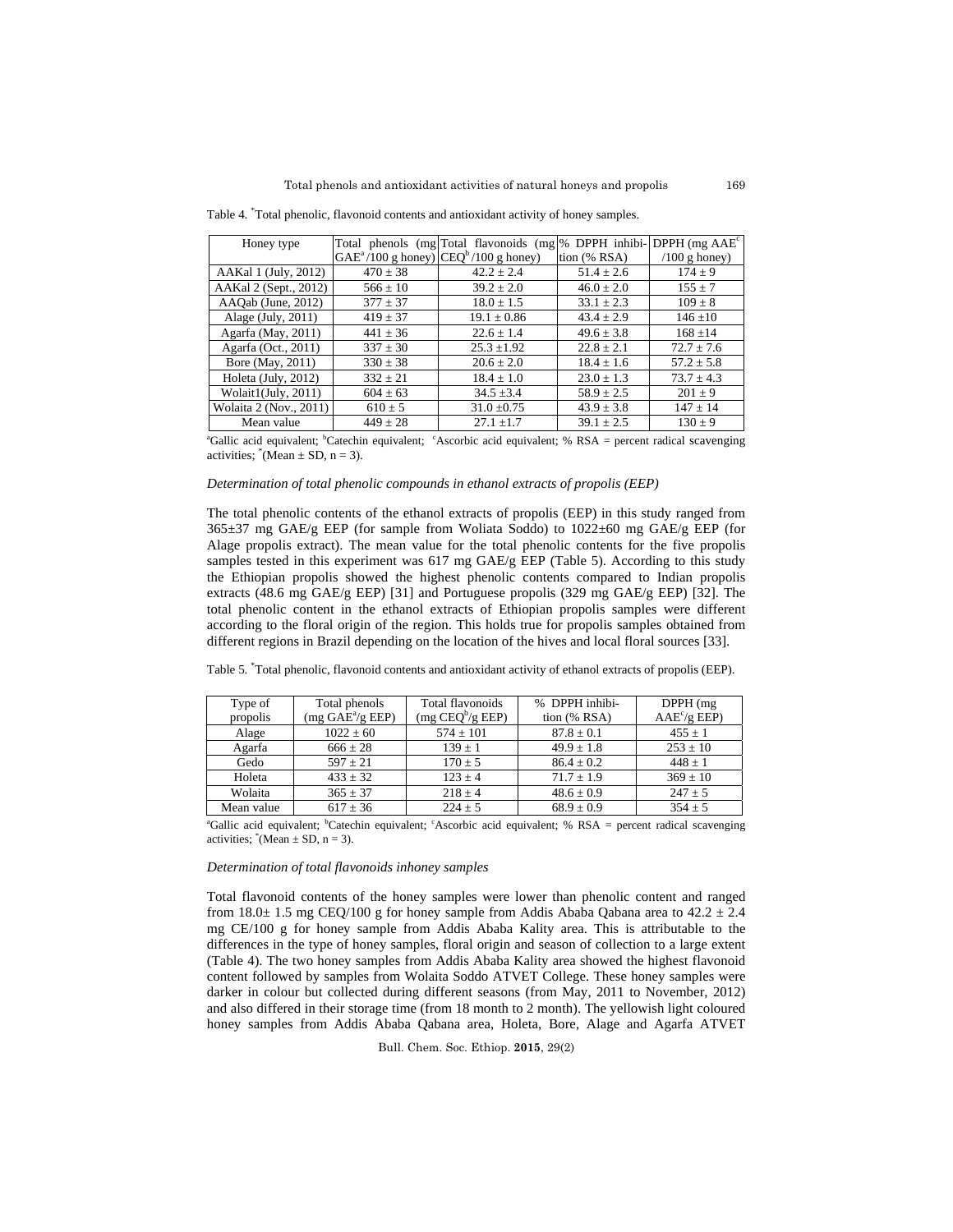colleges were found to have lower flavonoid content ranging from 18.0 to 25.3 mg CE/100 g honey. The flavonoid contents of the honey samples in this study are generally higher than that of Malaysian Tualang and Gelam honeys (234 mg CE/kg and 34.3±1.2 mg CE/kg, respectively) and also higher than of the Manuka honey (85.1 mg CE/kg) of the New Zealand [4].

# *Determination of total flavonoids inPropolis extracts (EEP)*

The total flavonoid contents for the propolis samples showed the highest value  $(574\pm10 \text{ mg})$ CE/g EEP) for the sample from Alage ATVET college located in the Southern region of Ethiopia while the sample from the central high land area of Holeta found to be the lowest (123  $\pm$  4 mg CE/g EEP) of all the five propolis extract analyzed in this study (Table 5). The mean value for the flavonoid contents of all the five propolis extracts was 224 mg CE/g EEP. Paviani *et al.* [34] had reported similar results (311 mg CE/g EEP) for Brazilian green propolis. It has to be noted that the propolis extract from Alage ATVET College showed the highest total phenolics (1022 mg GAE/g EEP) and flavonoids (574 mg CE/g EEP) than any other sample. However, the Wolaita Soddo ATVET propolis extract has shown the median value of flavonoid content though it was found to have the lowest total phenolic content.

In this study, Ethiopian propolis samples generally showed the highest total phenolic and total flavonoid contents compared to samples from Japanese [13] and propolis samples from Greek and Cyprus which ranged from 80.2 to 338 mg GAE/g EEP [35].

# *Determination of radical scavenging activities of honey and propolis extract*

In human health, the radical scavenging antioxidants play their roles by scavenging reactive free radicals to protect biologically essential molecules from oxidative modification; though their effects on chronic diseases found to be contradictory and confusing; partly due to the complex effects of oxidative stress on pathogenesis [36]. The radical scavenging activities of the honey samples and propolis extracts were compared to ascorbic acid which was used as a standard antioxidant agent. The antioxidant activity of honey samples and propolis extracts were shown by their radical scavenging ability expressed as percentage of inhibition against DPPH radical.

The percent inhibition or percent radical scavenging power (% RSA) of the honey samples ranged from 18.4% to 58.9% for samples from Bore and Wolaita, respectively. If evaluated in terms of ascorbic acid antioxidant activity the equivalent values ranged from 57.2 mg AAE/100 g honey for Bore sample to 201 mg AAE/100 g honey for Wolaita sample (Table 4). On average the % RSA of all honey samples tested in this experiment is 39.1% and is equivalent to 130 mg ascorbic acid per 100 g honey sample analyzed. Piljac-Zegarac *et al.* [37] reported that the mean scavenging potential of heterofloral Croatian honey was found to be 16.7 mg AAE/100 g. The DPPH radical scavenging capacities of Ethiopian honey samples were found to be very high compared to those Croatian honeys. Two Tualang honey types with the total polyphenols content (877 mg GAE/kg and 652 mg GAE/kg) showed the best radical scavenging properties with respect to DPPH· (81.6% and 77.3%) of the analyzed Malaysian honey samples [4].

The percentage inhibition (% RSA) of the EEP ranged from 48.6% to 87.8% or 247 mg AAE/g EEP to 455 mg AAE/g EEP. On average the % RSA of EEP is  $68.9\%$  which corresponds to 354 mg AAE/g EEP indicating that the propolis extracts showed good in vitro antioxidant properties (Table 5).

## *Correlations between antioxidant activity, total phenols and flavonoids content in the samples*

Correlation between total phenolic and flavonoid contents and radical scavenging activity of honey and propolis extracts were analyzed. Results are depicted in Tables 6 and 7 with correlation coefficient  $(r^2)$  of 0.50-0.82. The total flavonoid contents correlates with the total phenolic contents with correlation coefficient  $(r^2)$  of 0.82 (Tables 6 and 7; p < 0.05). In general, extracts with a high radical scavenging activity showed a high phenolic and flavonoids content as well, but good correlations could not be found among them (Tables 6 and 7). The capacity of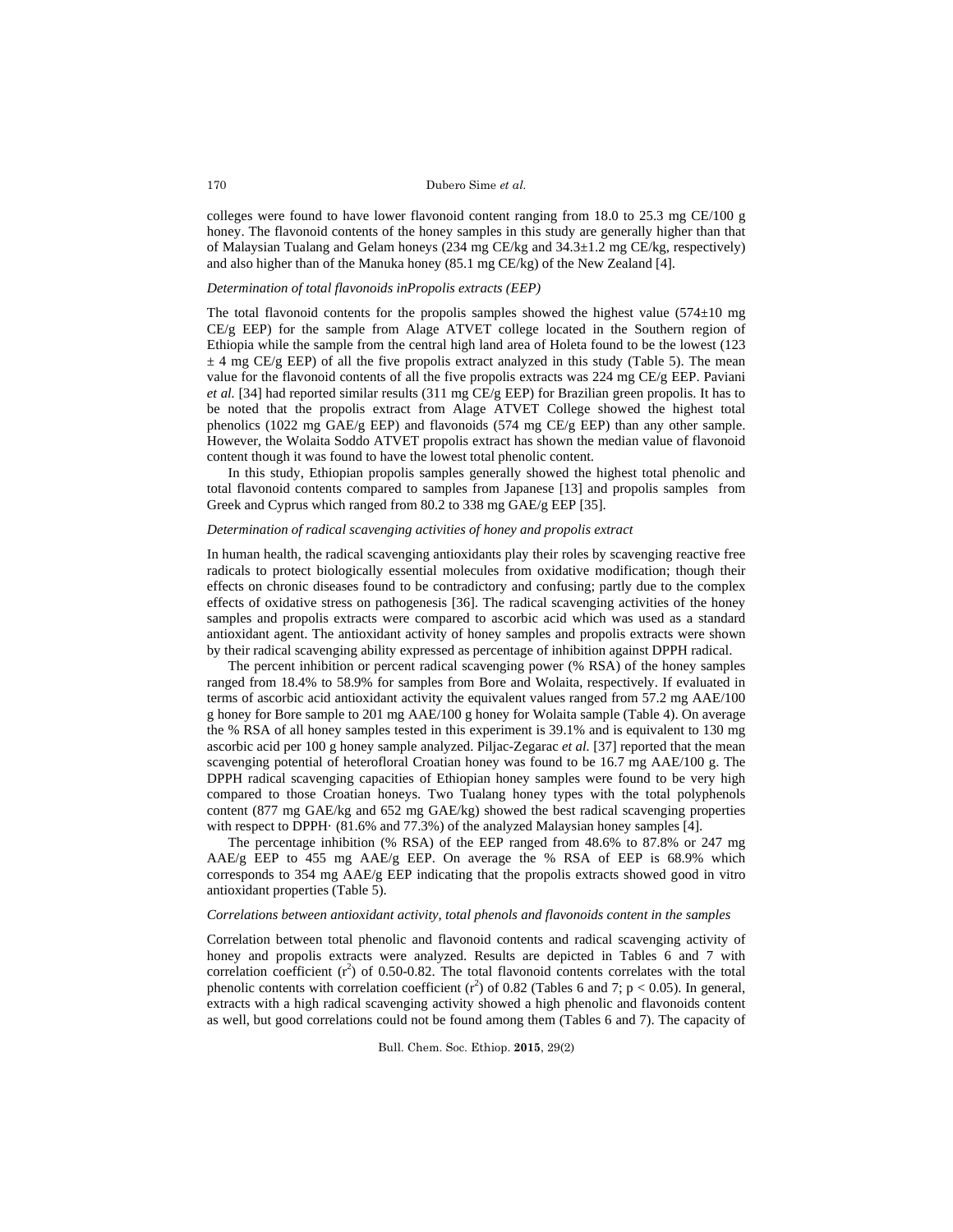free radical scavenging does not always correlate well with the capacity to inhibit oxidation. A direct correlation between radical scavenging activity and phenolic and flavonoids content of the samples failed to demonstrate by linear regression analysis. This lack of relationship is in agreement with other literatures [10, 38]. It is known that only phenolic compounds with a certain structure and particularly hydroxyl position in the molecule can act as proton donating and show radical scavenging activity [39].

Table 6. Correlation between polyphenolic contents and their radical scavenging effect of whole honey samples.

|                  | Total phenols | Total flavonoids | DPPH |
|------------------|---------------|------------------|------|
| Total phenols    |               | $\mathbf{\tau}$  | 0.82 |
| Total flavonoids | 0.71          |                  | 0.63 |
| <b>DPPH</b>      | 0.82          | 0.63             |      |

Table 7. Correlation between polyphenolic contents and their radical scavenging effect of propolis extracts.

|                  | Total phenols | Total flavonoids | DPPH |
|------------------|---------------|------------------|------|
| Total phenols    |               | 0.82             | 0.56 |
| Total flavonoids | 0.82          |                  | 0.50 |
| <b>DPPH</b>      | 0.56          | 0.50             |      |

# **CONCLUSIONS**

This study has reported the results of Ethiopian honey and propolis samples on their phenolic and flavonoid contents and their radical scavenging activities. The total phenolic contents of the tested Ethiopian honey and propolis samples were found to be high (average 449 mg GAE/100 g for honey and 617 mg GAE/g for EEP) compared to similar studies done elsewhere. The total flavonoid composition was 27.1 mg CE/100 g for honey on average while that of propolis samples was 224 mg CE /g for EEP. Honey sample from Wolaita Soddo showed the highest total phenolic content (610 mg GAE/100 g) while the highest total flavonoid value (42.2 mg CE/100 g) was recorded for the sample from Addis Ababa Kality area. The Alage propolis sample showed the highest total phenolic and flavonoid content (1022 mg GAE/g EEP and 574 mg CE/g, respectively) compared to all other propolis samples.

The antioxidant activities of both honey and propolis sample expressed in terms of their radical scavenging power with respect to DPPH varied depending on their origin. The higher radical scavenging power was observed for the Wolaita Soddo sample (58.9%) while for propolis the Alage samples showed the best antiradical activity (87.8%). It can be noted that the antioxidant activities of both honey and propolis samples collected from different geographical origin in Ethiopia appeared to depend on their total phenolic composition. Thus, these honeybee products can be considered as easily accessible and valuable natural sources of antioxidants and dietary supplement.

# **ACKNOWLEDGEMENTS**

The authors express their gratitude to the Department of Chemistry, Addis Ababa University, Ethiopia, for providing the laboratory facilities. Dubero Sime is thankful to Hawassa University, Ethiopia, for sponsoring his study. The authors would also like to thank ATVET colleges of Agarfa, Alage and Wolaita Soddo for providing us the honey and propolis samples.

# **REFERENCES**

- 1. Gomez-Caravaca, A.M.; Gomez-Romero, M.; Arraez-Roman, D.; Segura-Carretero, A.; Fernandez-Gutierrez, A. *J. Pharm. Biomed. Anal*. **2006**, 41, 1220.
- 2. Bogdanov, S.; Jurendic T.; Sieber, R.; Gallmann, P. *Am. J. Collec. Nutr.* **2008**, 27, 677.